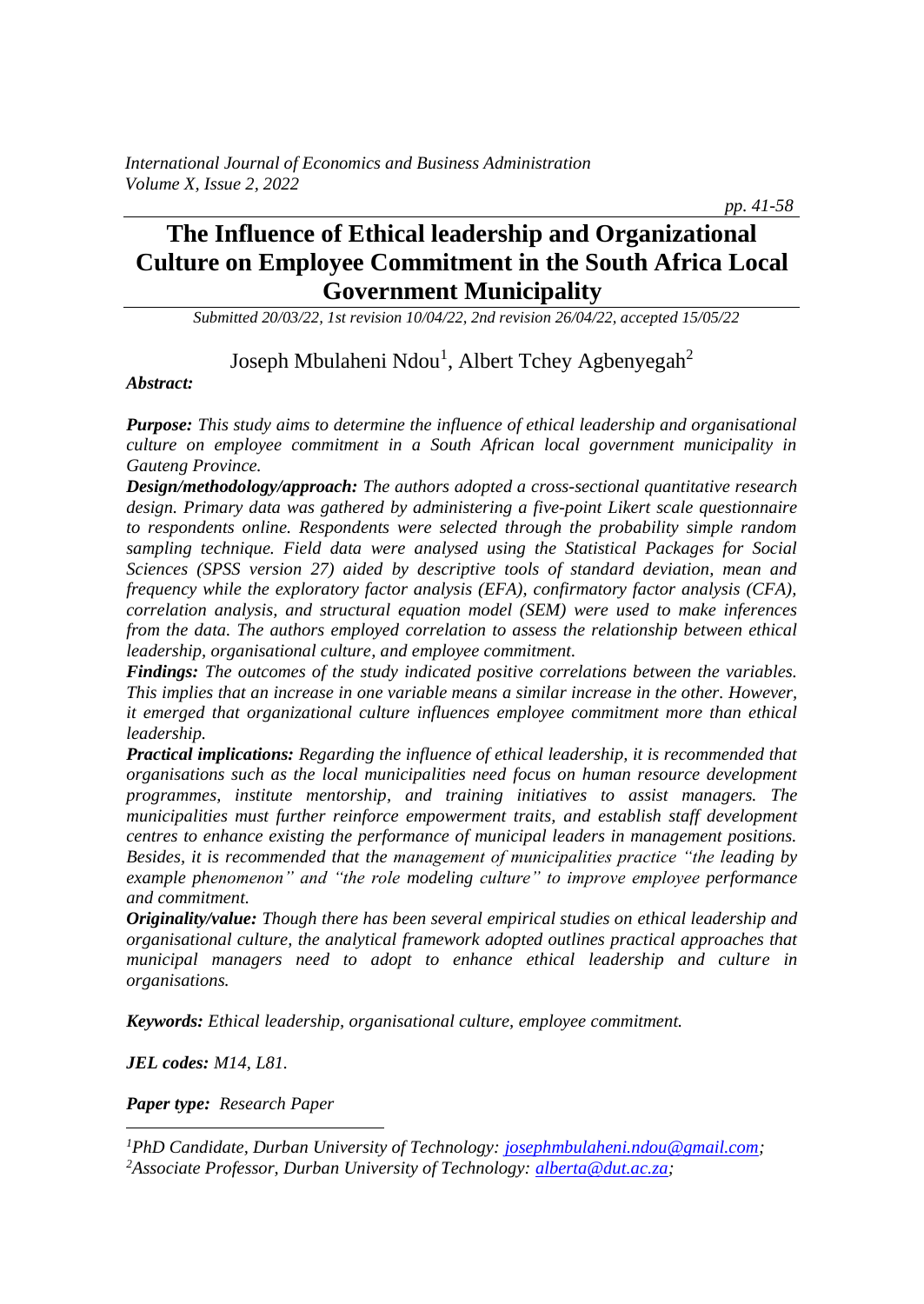## **1. Introduction**

South Africa's democracy was established in 1994 following years of struggle (Van Vollenhoven, 2015). Since 1994, various government administrations embarked on programmes pursuing ethical leadership (EL) to fight against corruption and address the poverty trap in which the poorest of the poor find themselves. A civil service with an ill-defined or negative culture is usually a breeding ground for corruption, indolence, nepotism, inefficiency, lack of accountability/ transparency, low productivity, misappropriation, and waste of public funds (Agwu, 2013).

Referring to the South African public sector, unethical behaviour can be categorised according to the three government spheres, namely national, provincial, and local. This study focuses on the local sphere of government. The City of Johannesburg has been in the spotlight recently in terms of unethical behaviour by some members of senior management, which was widely reported in various media. According to the former chairperson of the City Power Board, Chikane (2017), in Businesstech, 2017 February 15, more than 874 cases were registered with the South African Police (SAPS) Services and National Prosecution Authority(NPA).

Subsequently, 813 arrests were registered, and 274 successful convictions were secured. In addition, nine cases of unethical behaviour by management have also been recorded; six of these cases are in progress, while three have been finalised. Of the nine cases relating to supply chain management irregularity, six have been finalised, while one case is still under investigation. Thirteen staff members have been dismissed so far. According to Ngubane (2021), the current spate of unethical behaviour and corruption in the number of both public and private sector organisations requires highly moral and ethical leaders.

## **2. The Background of the Research**

Chapter 10 of the Constitution of the Republic of South Africa (1996) stipulates those democratic values and principles must be applied at all levels of public administration. These values and principles demand that a high standard of professional ethics be promoted and maintained (Thonzhe and Doorgapersad, 2017). Alongside chapter 10 of the Constitution of the Republic of South Africa(which regulates public administration and therefore ethical leadership in the public service), various other Acts and papers have been put in place to reinforce ethical conduct in the public sector, such as the White Paper on transforming public service delivery (Batho-Pele), published on 1 October 1997, the Municipal Finance Management Act and Public Finance Acts.

In addition, the Public Service Commission(PSC), an independent body, monitors and arbitrates the activities, ethos, and conduct of the public service (Constitution, 1996, Section 196). Other acts developed to promote ethical conduct in the public sector are the Municipal Finance Management Act and Public Finance Act. South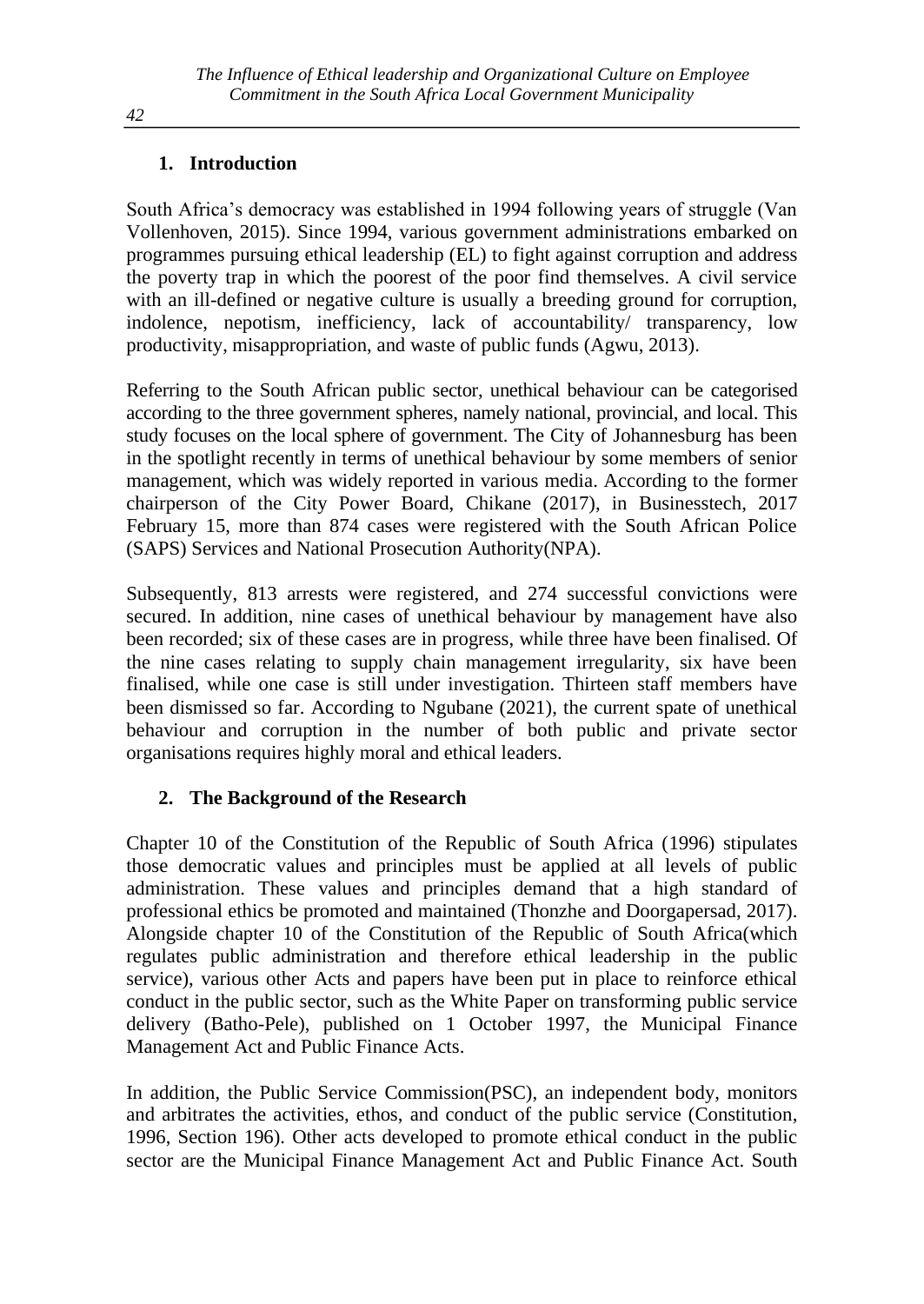African local government is not short of legislation and mechanisms to deal with unethical behaviour (Ngubane, 2021).

The lack of ethical leadership in the South African public sector can therefore not be attributed to a lack of regulations, but rather to a lack of implementation of these regulations in the public sector. Despite numerous Acts and established institutions to promote ethical conduct in the public sector, South Africa is still inundated by reports of unethical conduct by public officials. According to the Corruption Perceptions Index (2018), corruption is getting worse in South Africa, with the country remaining in ninth place in sub-Saharan Africa, suggesting that perceptions of corruption in the country remained high.

The Corruption Perceptions Index (2018) reported that more than two-thirds of countries scored below 50, with an average score of 43. South Africa had a score of 43 in 2018, down from 45 in 2017. Seychelles, with a score of 66, was ranked 28th worldwide and the highest in the region, followed by Botswana, Cape Verde, Rwanda, Namibia, Mauritius, São Tomé, Principe, and Senegal.

Moreover, Transparency International (2018) ranked South Africa 73rd of the 180 countries and territories surveyed. The civil society organisation, Corruption Watch (2019), mentioned that South Africa's unchanged score indicated that perceptions of corruption remained high and that the country needed to make serious inroads against corruption.

### **3. Literature Review**

## **3.1 Ethical Leadership**

Extant literature on the phenomenon of ethical leadership is replete with diverse definitions of the term. According to Mitonga-Monga, Flotman and Moerane (2019) ethical leadership refer to the demonstration of normatively suitable behaviour through personal actions and interpersonal relationship, as well as the promotion of such conduct to followers through two-way communication, reinforcement, and decision making. Furthermore, Jaoudi and Lakhal (2020) mention that the ethical leadership concept represents two main facets namely, a moral person and a moral manager.

Furthermore, according to Jaoudi and Lakhal (2020), a leader should act normatively appropriately to be a moral person and also to be a moral manager, a leader regulates followers' ethical actions by addressing ethical issues, and encouraging the ethical conduct of followers and restraining their unethical conduct. Additionally, these leaders demonstrate concern for their followers and behave ethically in their professional and personal life. Additionally, Khuong and Dung (2015) posit an ethical leader as a person with the right ethics besides a strong personality that set examples for others and resists temptations. In addition, Ngubane (2021) argues that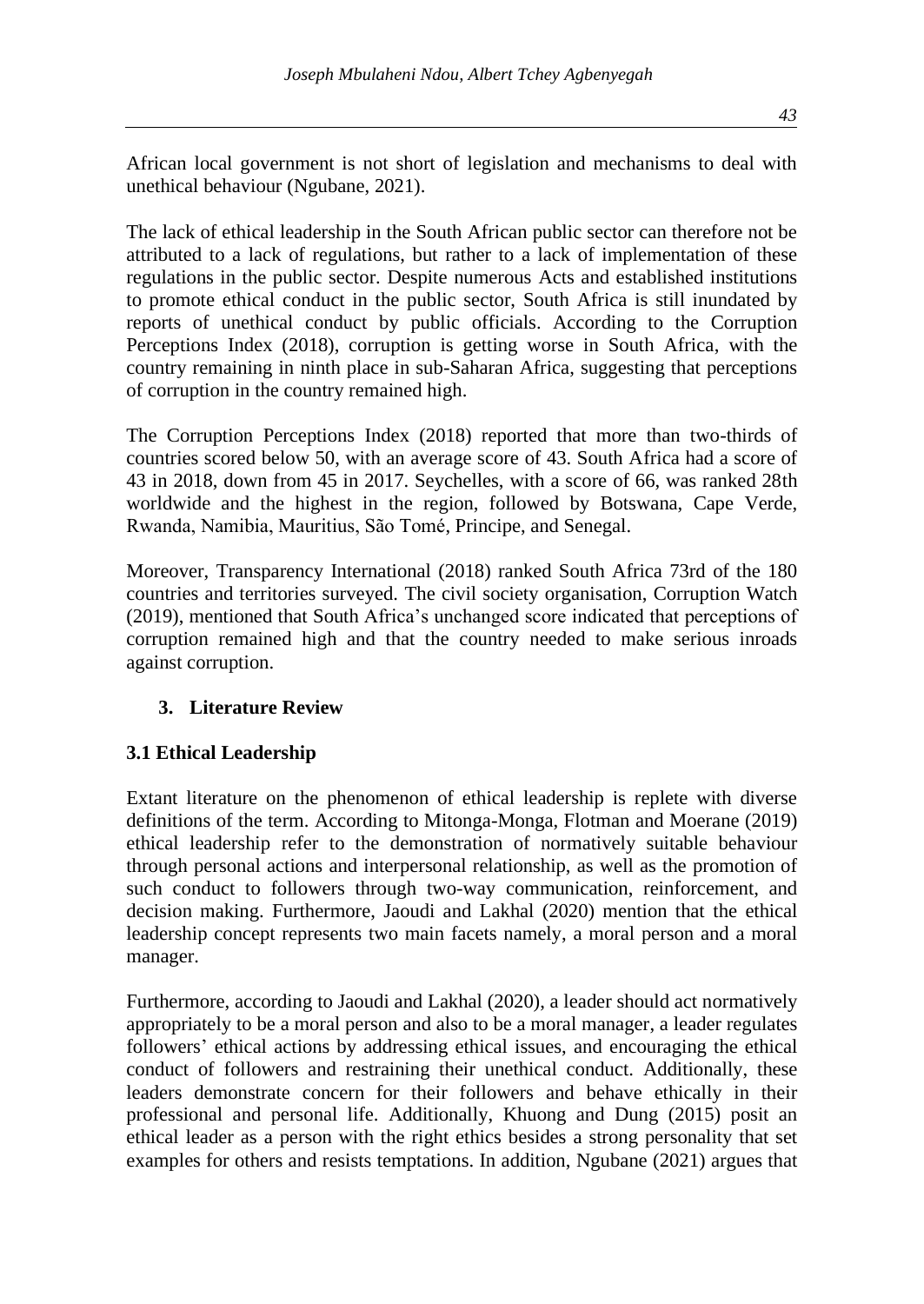ethical leaders become exemplary to other workers and consequently influence them to be ethical. Similarly, in encouraging ethical behaviour, a leader needs to grow into a role model for the workers.

### **3.2 Organisational Culture**

Organisational culture has been defined separately by various researchers besides in most of these the shared point is the notion that culture is something that is shared between memberships of an organisation (Brenyah and Obuobisa-Darko, 2017). Organisational culture includes the norms that the members of an organisation experience and describe their work settings (Scheider, Ehrhart, and Macey, 2013), while, Simoneaux and Stroud (2014) explain organisational culture as to how members of an organisation interact with each other and other stakeholders. Organisational culture plays an important part in shaping the paradigm of thinking and refining the business process that will result in a favourable working situation with a great level of trust, and communication skills in addition to organisational commitment (Sutanto and Nugroho, 2021).

### **3.3 Employee Commitment**

Organisational commitment is one of the most fashionable variables to be studied in the last three or four decades. Similar to every other psychological construct, it is quite difficult to provide a universally accepted definition of organisational commitment (Suma and Lesha, 2013). According to Hakim and Msi (2015), commitment means that employees wish to retain their membership in the organisation and are willing to do business to achieve organisational goals. Commitment is said to be displayed through individuals' attitudes, behaviour and beliefs regarding the organisation.

Adanse, Yamga and Atinga (2017) have reported that organisational commitment has been conceptualised from the perspectives of behaviour and psychology. The behavioural approach to organisational commitment concerns the interaction between employers and workers about rewards. On the other hand, the psychological perspective regards organisational commitment as affiliation to an individual employee's job. Mohamed, Ahmed, and Shaimaa (2013), however, state that the major drivers of organisational commitment are a psychological state that reflects a high sense of belonging, acceptance, identity, loyalty, support, passion and feelings of pride towards an organisation.

According to Jeremy and Cilliers (2016), organisational commitment is based on the following three components: affective commitment, continuance commitment, and normative continuance. According to Antilla (2014), affective organisation commitment is an individual's emotional attitude toward his/her organisation. However, Suntanto and Setiadi (2021) posit that workers who have a normative commitment or are more worried about big pay will be likely to look out for certain

*44*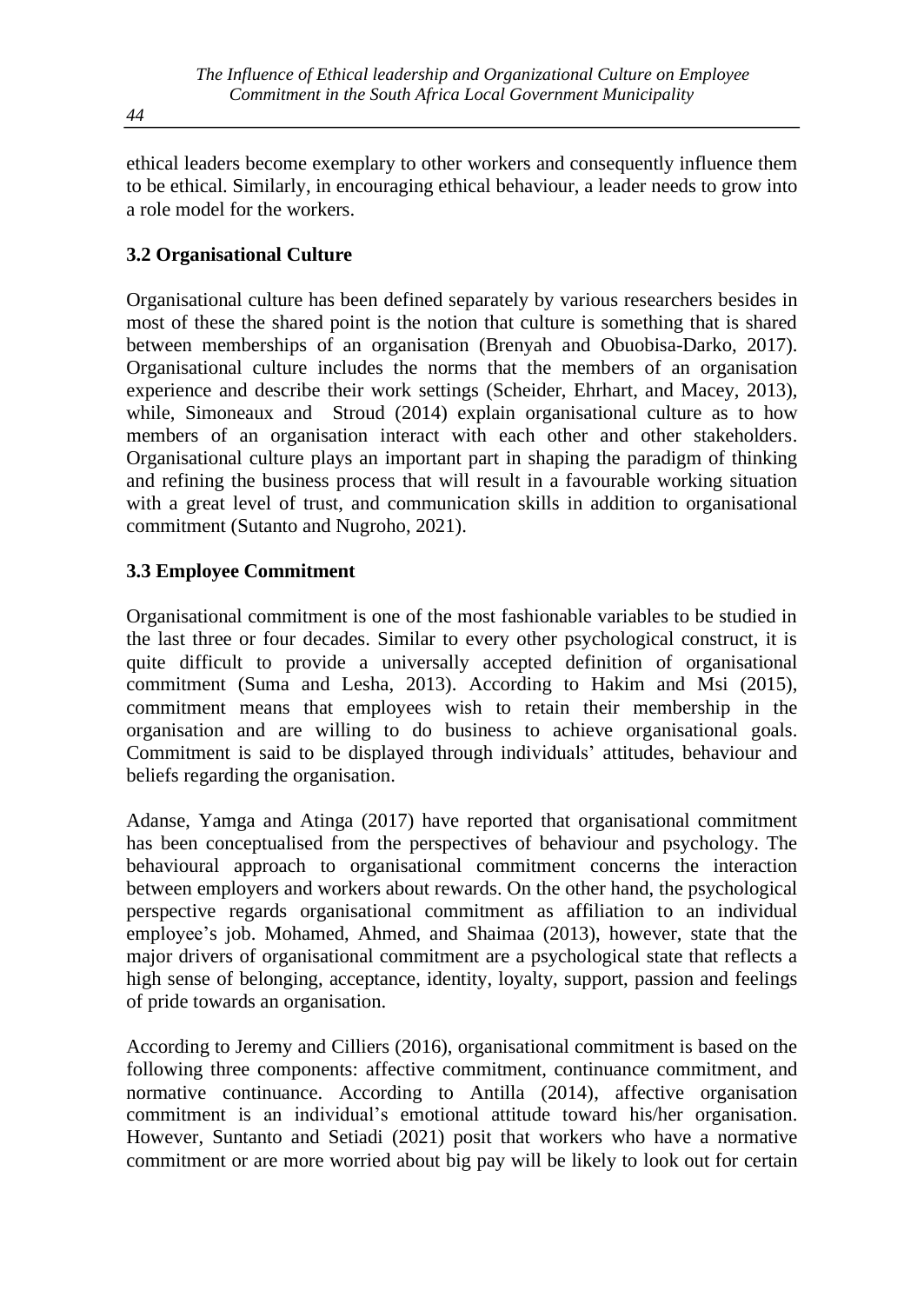categories or else are constantly looking for jobs besides businesses that can afford to pay great salaries.

Moreover, Tamer and Akyurek (2021) argue that in continuous commitment, members do not want to leave the company, since they are escaping confronting to some extent problems after leaving. Furthermore, mention that they cannot try this since they assume it may result in a difficult situation. Based on the existing literature the following null and alternate hypotheses were designed for th study.

#### **3.4 Research Hypothesis**

*Hypothesis 1:*

*H0: There is no relationship between ethical leadership, organisational culture and employee commitment.* 

*H1: There is a relationship between ethical leadership, organisational culture and employee commitment*

*Sub-Hypotheses 1:*

*H1a: There is a relationship between ethical leadership and employee commitment. H1b: There is a relationship between organisational culture and employee commitment*

*H1c: There is a relationship between ethical leadership and organisational culture*

*Hypotheses 2: Ho: Ethical leadership and organisational culture do not have an impact on employee commitment H1: Ethical leadership and organisational culture do not have an impact on employee commitment*

*Sub-Hypotheses 2: H2a: Ethical leadership does not have an impact on employee commitment H2b: Organisational culture does have an impact on employee commitment*

#### **4. Research Methodology**

A cross-sectional quantitative research was conducted among local government employees in a selected local municipality in Gauteng Province South Africa. The justification for using the quantitative approach of the authors was to guard against biases in the final research outcomes and to generalise the findings (Brenyah and Obuobisa, 2017). Empirical data was collected through an online survey using fivepoint Likert scale questionnaires ranging from strongly disagree to strongly agreed. The study research scales were adopted and adapted from previous work to ensure reliability. The study population comprised employees from the selected local municipality.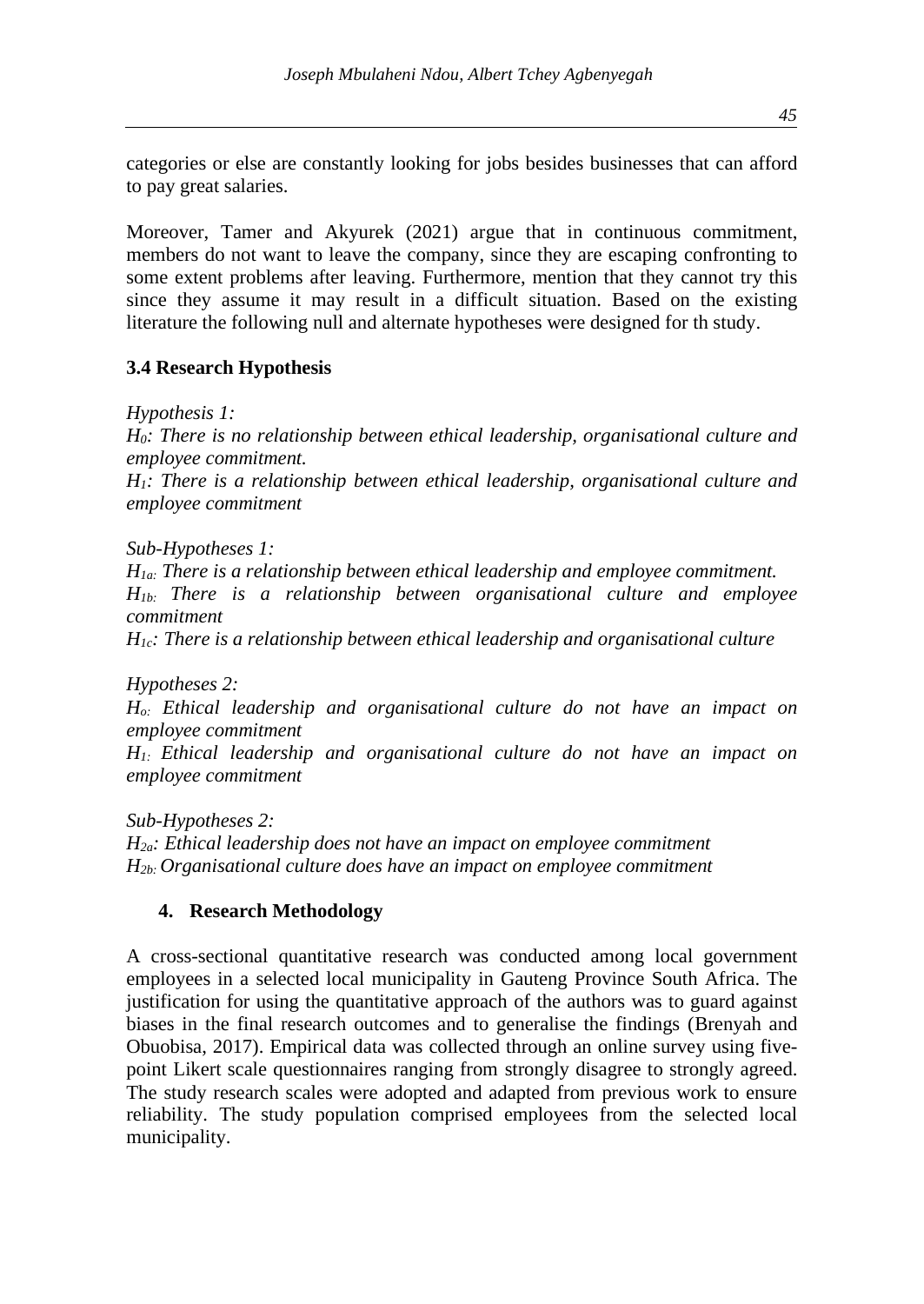According to O'Sullivan *et al.* (2013), the population is the *"total set of units in which the investigator is interested"*. The research population of this empirical study consists of all the employees from different departments of the municipality. The authors chose the local municipality where it was possible to access credible information to locate the research population (Berg and Lune, 2014). The sample for this study was drawn from the main population that the authors were prepared to study (Babbie, 2013). To attain maximum information from the population, the authors used the probability simple random sampling.

The participants from the population were randomly selected to develop an accurate sampling frame (Neuman, 2006; Vogt *et al.,* 2112). As the study continued, the authors identify the unique person to assist participants of the research population (Jackson, 2006). A total of 400 online questionnaires were distributed for participants' input from various departments. Out of the total number of questionnaires, 234 were completed and returned, and 14 questionnaires were invalid resulting invalid response rate of 55%. Primary data for this study were analysed using the IBM Statistical Package for the Social Sciences (SPSS) version 27. The study also uses both descriptive and inferential statistics to summarise the set of scores that were obtained.

### **5. Results and Discussion**

## **5.1 Exploratory Factor Analysis**

Exploratory factor analysis (EFA) was conducted in this study as a factor validity technique. Factor validity is the degree to which the measure of a construct conforms to the theoretical definition of the construct (Esquivel, 2011). Exploratory factor analysis is a statistical method used to increase the reliability of the scale by identifying inappropriate items that can be removed and the dimensionality of constructs by examining the existence of a relationship between items and factors when information on the dimensionality is limited (Yu and Richardson, 2015).

Before performing factor analysis, Bartlett's test of Sphericity and the Kaiser-Meyer Olkin Measure of Sampling Adequacy (KMO) were performed to check the factorability of the data. Specifically, the KMO test was utilised to check the sampling adequacy of the data, and Bartlett's Test of Sphericity (Bartlett 1950) was used to check if correlations between items were sufficiently large enough for EFA to be performed.

Barlett's test of Sphericity should reach a statistical significance of less than 0.05 for factor analysis to be suitable (Yu and Richardson, 2015). The KMO value ranges from 0 to 1 with 0.6 considered the minimum value for exploratory factor analysis to be appropriate (Awang, 2010; 2012; Hoque and Awang, 2016; 2017). The KMO and Barlett's test results are presented in Table 1 below.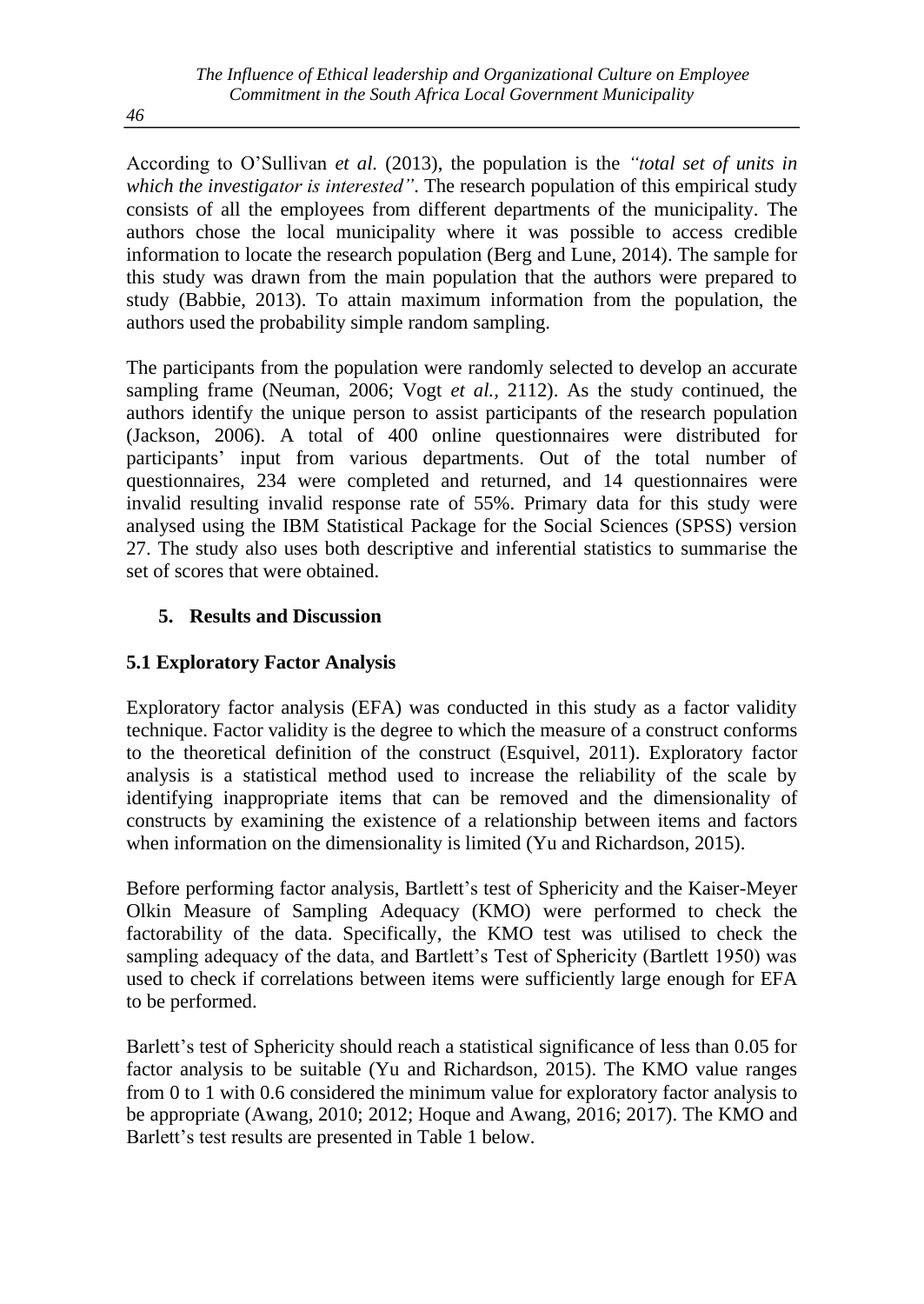| <b>KMO and Bartlett's Test</b>                           |                    |          |  |  |
|----------------------------------------------------------|--------------------|----------|--|--|
| .939<br>Kaiser-Meyer-Olkin Measure of Sampling Adequacy. |                    |          |  |  |
| $of \square$<br>Bartlett's<br>Test                       | Approx. Chi-Square | 6327.119 |  |  |
| Sphericity                                               |                    | 703      |  |  |
|                                                          | Sig.               | .000     |  |  |

 *Table 1. KMO and Bartlett's test results*

 *Source: Authors own compilation*

It can be seen from Table 1 above that the Kaiser-Meyer-Olkin Measure verified the sampling adequacy for the analysis with the KMO value  $= 0.939$  above the minimum value of 0.6 (Awang, 2010; 2012; Hoque and Awang, 2016; 2017). The Bartlet Test of Sphericity was statistically significant (p-value  $< 0.05$ ) indicating that correlations between items were sufficiently large for conducting the test of EFA on the data.

| FACTOR(S)        |                                                                                                                                                       | Factor<br>loading | Eigenvalu<br>es | <b>Variance</b><br>explained<br>(%) |
|------------------|-------------------------------------------------------------------------------------------------------------------------------------------------------|-------------------|-----------------|-------------------------------------|
| <b>FACTOR 1:</b> | <b>ORGANISATIONAL CULTURE</b>                                                                                                                         |                   |                 |                                     |
| OC7              | People at my organisation work as if they<br>part of a team                                                                                           | 0,803             |                 |                                     |
| OC9              | Work in my organisation is organised so that<br>each person can see the relationship between<br>his or her work and the goals of the<br>organisation. | 0,764             |                 |                                     |
| <b>OC11</b>      | There are a characteristic management style<br>and a distinct set of management practices.                                                            | 0,753             |                 |                                     |
| <b>OC15</b>      | In my organisation there is an ethical code<br>that guides our behaviour and help us tell the<br>right from wrong                                     | 0,734             |                 |                                     |
| $\overline{OC4}$ | Everyone at my organisation believes that he<br>or she can have a positive impact.                                                                    | 0,727             | 16,276          | 42,831                              |
| OC8              | Teams are our primary building blocks                                                                                                                 | 0,727             |                 |                                     |
| OC <sub>6</sub>  | Cooperation across different parts of the<br>0,725<br>organisation is actively encouraged.                                                            |                   |                 |                                     |
| <b>OC16</b>      | In my organisation there is a strong culture                                                                                                          | 0,718             |                 |                                     |
| <b>OC12</b>      | There is a clear and constant set of values<br>that governs the way we conduct business.                                                              | 0,718             |                 |                                     |
| <b>OC17</b>      | In my organisation it is easy to reach<br>consensus, even on difficult issues.                                                                        | 0,705             |                 |                                     |
| <b>OC10</b>      | In my organisation leaders and managers<br>practice what they preach.                                                                                 | 0,704             |                 |                                     |
| <b>OC13</b>      | In my organisation ignoring the core values<br>of the organisation will get one into trouble                                                          | 0,688             |                 |                                     |
| OC2              | Decisions at my company are usually made<br>at the level where the best information is                                                                | 0,685             |                 |                                     |

*Table 2. Summary of Exploratory Factor Analysis Results*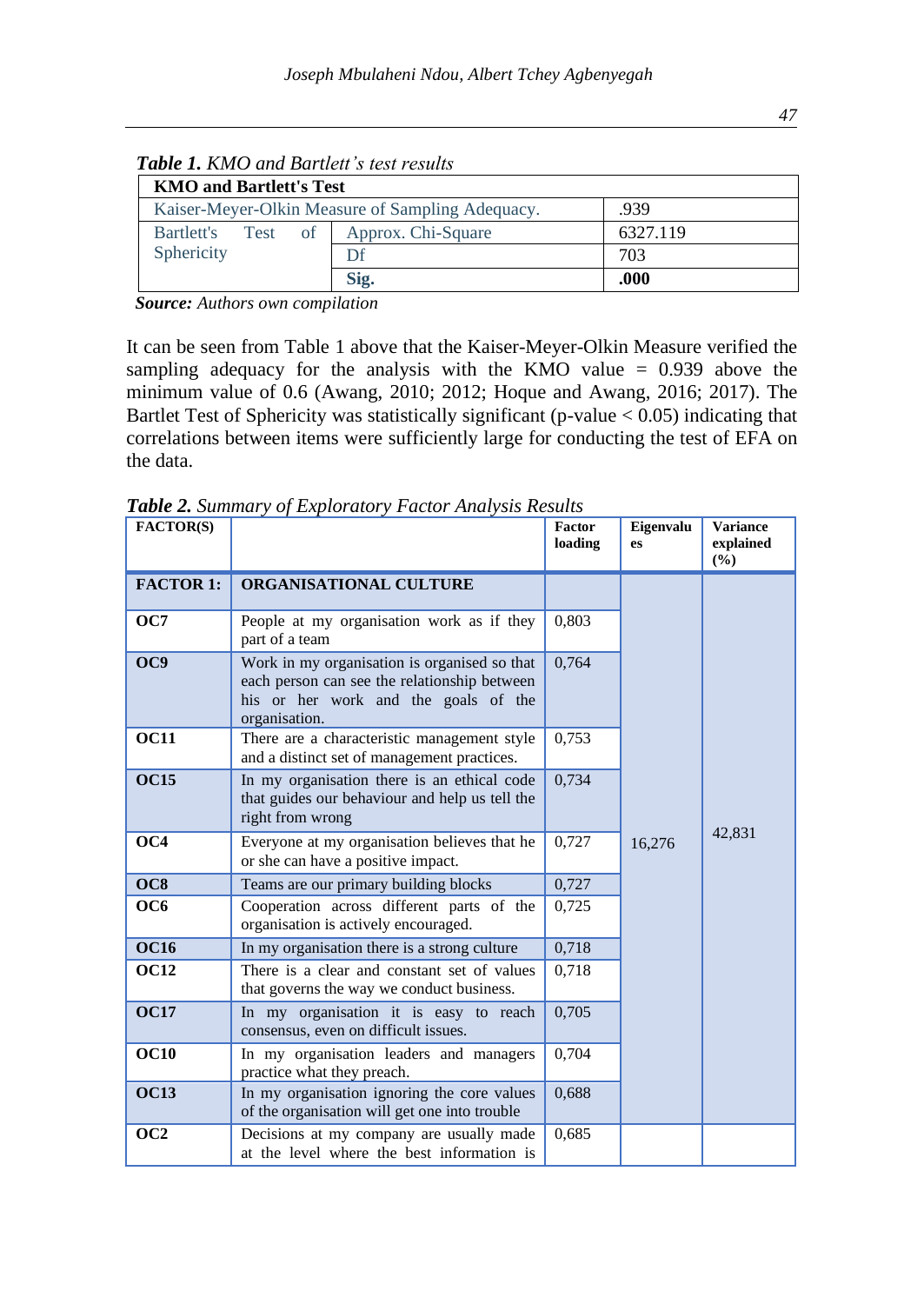|                 | available.                                                                                                    |       |       |       |
|-----------------|---------------------------------------------------------------------------------------------------------------|-------|-------|-------|
| OC3             | Information is widely shared so that<br>everyone can get the information he or she<br>needs in time.          | 0,670 |       |       |
| OC1             | Most employees are highly involved in their<br>work                                                           | 0,658 |       |       |
| OC5             | Business planning is ongoing and involves<br>everyone in the process to some degree.                          | 0,657 |       |       |
| <b>OC14</b>     | In my organisation there is an ethical code<br>that guides our behaviour and help us tell<br>right from wrong | 0,638 |       |       |
| <b>OC19</b>     | There is a clear agreement about the right or<br>wrong way to do things                                       | 0,610 |       |       |
| <b>FACTOR 2</b> | <b>ETHICAL LEADERSHIP</b>                                                                                     |       |       |       |
| EL <sub>6</sub> | My manager can be trusted                                                                                     | 0,844 |       |       |
| EL <sub>5</sub> | My manager makes fair and balanced<br>decisions.                                                              | 0,841 |       |       |
| EL9             | My manager has the best interest<br>of<br>employees in mind.                                                  | 0,828 | 3,597 | 9,466 |
| EL7             | My manager discusses ethics or values with<br>employees.                                                      | 0,824 |       |       |
| EL <sub>8</sub> | My manager sets an example of how to do<br>things the right way in terms of ethics.                           | 0,819 |       |       |
| EL <sub>3</sub> | My manager listens to what employees has to<br>say.                                                           | 0,818 |       |       |
| EL2             | My manager defines success not just by<br>results but also by the way these are<br>obtained.                  | 0,796 |       |       |
| EL <sub>4</sub> | My manager disciplines employees who<br>violate ethical standards                                             | 0,764 |       |       |
| <b>EL10</b>     | My manager, when making decisions, asks<br>"what is the right thing to do?"                                   | 0,759 |       |       |
| EL1             | My manager conducts his or her personal life<br>in an ethical manner.                                         | 0,744 |       |       |
| <b>FACTOR 3</b> | <b>AFFECTIVE COMMITMENT</b>                                                                                   |       |       |       |
| AC4             | emotionally<br>Ι<br>feel<br>attached<br>this<br>to<br>organisation                                            | 0,833 |       |       |
| AC5             | This organisation has a great deal or personal<br>meaning to me.                                              | 0,782 |       | 6,366 |
| AC3             | I feel a strong sense of belonging to my<br>organisation                                                      | 0,758 | 2,419 |       |
| AC1             | I would be happy to spend the rest of my<br>career with this organisation.                                    | 0,734 |       |       |
| AC2             | I feel that this organisation's problems are<br>my own.                                                       | 0,646 |       |       |

*48*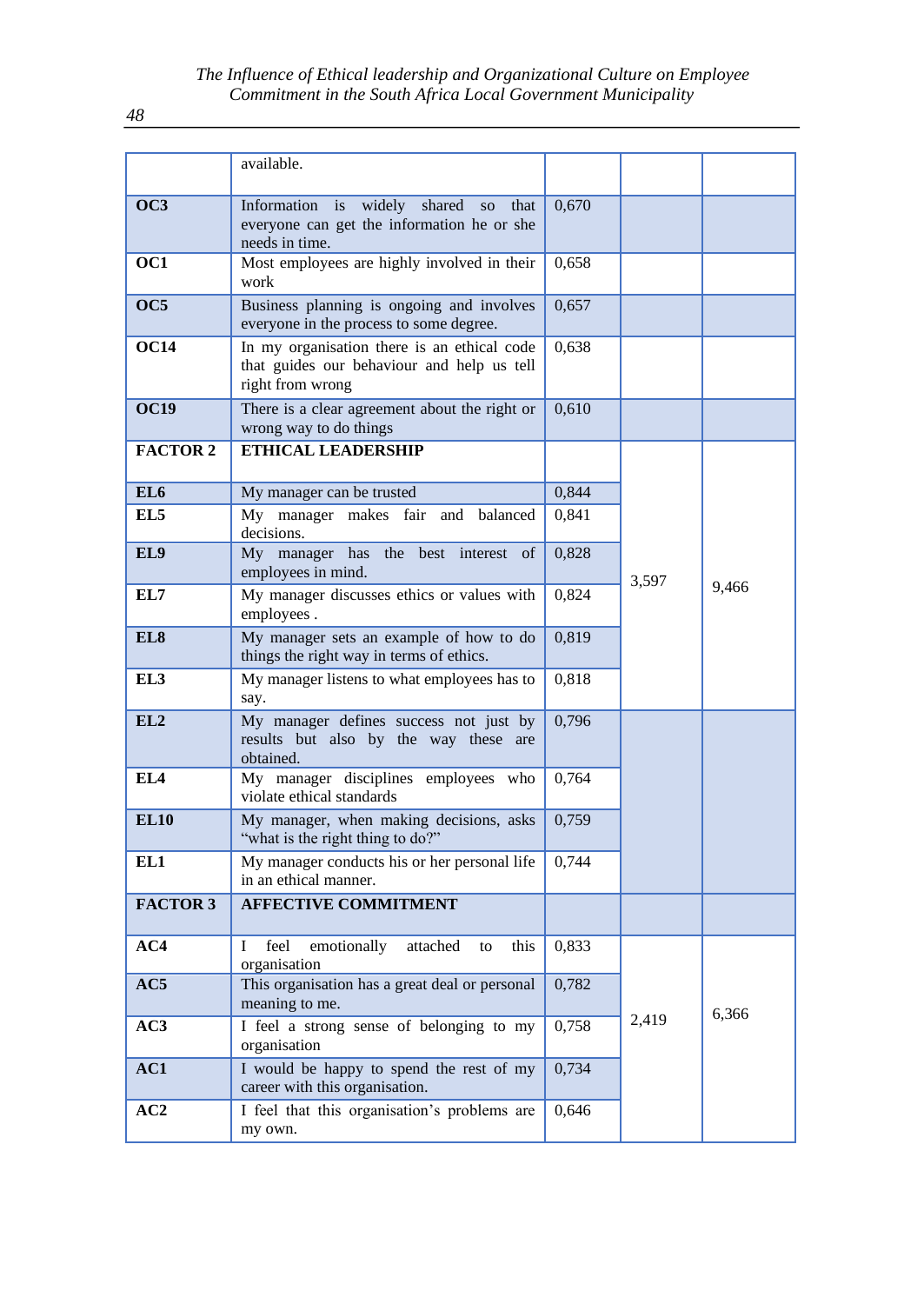| <b>FACTOR 4</b> | <b>CONTINUANCE COMMITMENT</b>                                                                                  |       |       |       |
|-----------------|----------------------------------------------------------------------------------------------------------------|-------|-------|-------|
| CC5             | point, remaining with<br>this<br>At<br>my<br>organisation is a matter of necessity as much<br>as desire        | 0,862 | 2,078 | 5,468 |
| CC4             | I am afraid of what might happen if I quit my<br>job without having another one lined up.                      | 0.854 |       |       |
| CC3             | One of the few serious consequences of<br>leaving my organisation is the scarcity of<br>available alternatives | 0.714 |       |       |
| <b>FACTOR 5</b> | <b>NORMATIVE COMMITMENT</b>                                                                                    |       |       |       |
| NC <sub>1</sub> | I believe that these days, people move from<br>one company to another too frequently                           | 0.765 | 1,325 | 3,488 |
| NC2             | Things were better in the old days when<br>people stayed with one organisation for most<br>of their careers    | 0.625 |       |       |

*Source: Authors own compilation*

Forty-four items relating to ethical leadership, organizational culture and employee commitment were factors analysed using the principal components analysis (CPA) with varimax rotation. Based on Kaiser's criterion, five factors were extracted from the factor solution as theoretically conceptualized (Table 2). *Factor 1* was called organizational culture. *Factor 1* had an eigenvalue of 16,276 and it explained 42,831% of the total variance explained. *Factor 2* was named ethical leadership**.**  *Factor 2* had an eigenvalue of 3,597 and it explained 9,466% of the total variance explained. *Factor 3* was labelled affective commitment. *Factor 3* had an eigenvalue of 2,419 and it explained 6,366% of the total variance explained. *Factor 4* was called continuance commitment. *Factor 4* had an eigenvalue of 2,078 and it explained 5,468% of the total variance explained. *Factor 5* was entitled normative commitment. *Factor 5* had an eigenvalue of 1,325 and it explained 3,488% of the total variance explained.

The five factors had a total variance explained of 67,620% greater than the recommended value of 60% (Hair, Sarstedt, Ringle, and Mena, 2012b). The factor loadings range from 0,610 to 0,862 greater than 0.5 (Hair *et al.,* 2014) suggesting that they are strongly loading to their respective factors in this current study, six items were deleted from the factor solution due to low factor loadings below 0,5.

### **5.2 Reliability Analysis**

The study employed the Cronbach`s Alpha coefficient for assessing the reliability of the scales in the instrument. The reliability of the instrument refers to the stability and consistency of the instrument developed (Creswell, 2010). Cronbach's Alpha values above 0.6 are considered highly reliable and acceptable (Duad, Khidzir,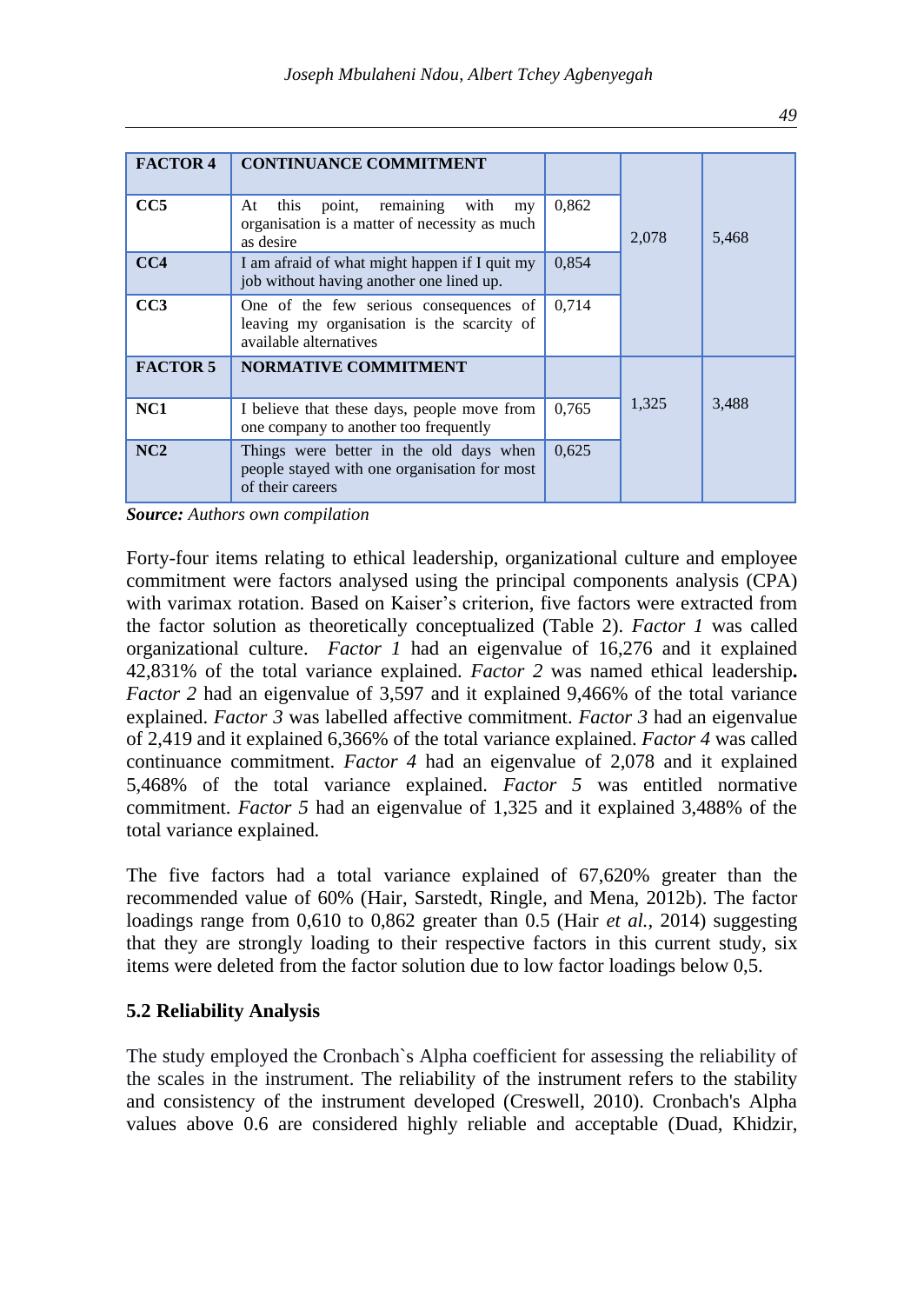Ismail, and Abdullah, 2018). Also, the reliability of constructs can be measured using composite reliability.

| Construct                     | Conbach's Alpha | Number of Items |
|-------------------------------|-----------------|-----------------|
| Affective commitment          | 0.894           |                 |
| Continuance commitment        | 0.766           |                 |
| Normative commitment          | 0.626           |                 |
| Ethical leadership            | 0.960           |                 |
| <b>Organisational culture</b> | 0.954           | 19              |

*Table 3. Reliability Analysis Result*

*Source: Authors' own compilation.*

Table 3 indicates that the study scales namely affective commitment, continuance commitment, normative commitment, ethical leadership, and organisational culture had Cronbach`s Alpha values ranging from 0.626 to 0.954, which are all greater than the 0.6 recommended value (Duad, Khidzir, Ismail and Abdullah, 2018). These results suggest that the study instrument was highly reliable.

#### **5.3 Confirmatory Factor Analysis**

Confirmatory Factor Analysis (CFA) was conducted in this study to validate the factor structure of employee commitment established by Jeremy and Cilliers (2016) and exploratory factor analysis in Table 2 above. IBM Analysis of Moment Structure (AMOS) version 27 was used to perform the CFA. Figure 1 presents the CFA model for employee commitment. This model seeks to confirm if the employee commitment scale is composed of three sub-factors, namely affective commitment, continuance commitment, and normative commitment. Before model interpretation, it is ideal to use the most widely used absolute and relative fit indices to assess how well the model fits the sample data. The model fit indices used to confirm the factor structure of the employee commitment is discussed in detail below.





*Source: Authors' own compilation.*

*50*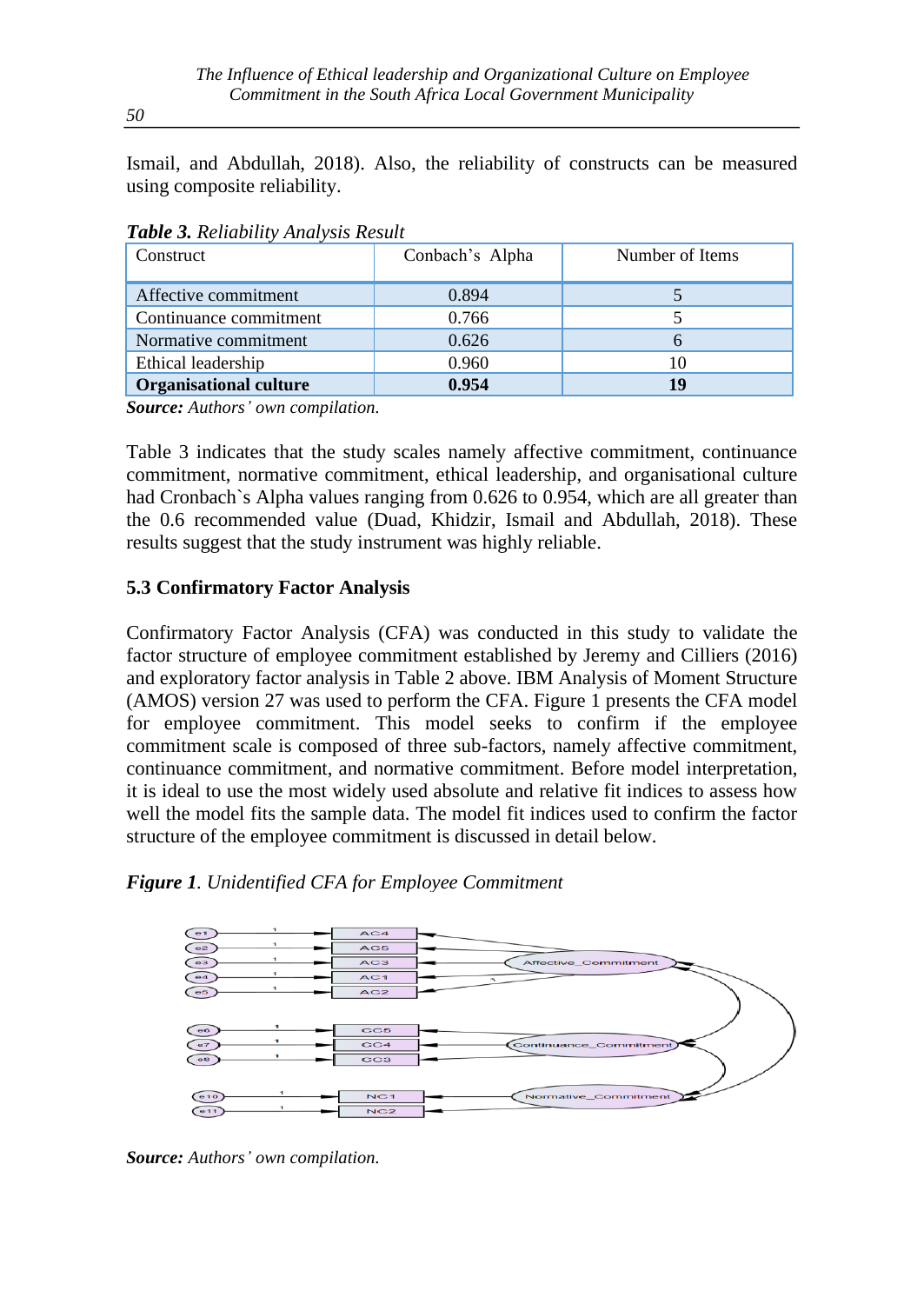| <b>Model Values</b>                     | Recommended         | References             | <b>CFA</b><br>Model |
|-----------------------------------------|---------------------|------------------------|---------------------|
|                                         | Values              |                        | Results             |
| Chi-Square p-value                      | $p$ -value $> 0.05$ | (Barrett, 2007)        | $p$ -value = 0.358  |
| of<br>Root mean square error            | < 0.06              | (Hu and Bentler, 1999) | 0.021               |
| approximation (RMSEA)                   |                     |                        |                     |
| <b>The</b><br>root<br>measure<br>square | < 0.05              | (Hu and Bentler, 1999) | 0.021               |
| residual (RMR)                          |                     |                        |                     |
| Goodness-of-fit statistic (GFI)         | < 0.95              | (Civelek, 2018)        | 0.992               |
| Tucker-Lewis Index (TLI)                | < 0.95              | (Hu and Bentler, 1999) | 0.999               |
| Comparative fit index (CFI)             | < 0.95              | (Hu and Bentler, 1999) | 0.999               |
| Normed-fit index (NFI)                  | < 0.95              | (Hu and Bentler, 1999) | 0.993               |
| Relative Fit Index (RFI)                | < 0.95              | (Hu and Bentler, 1999) | 0.984               |
| Incremental fit index (IFI)             | < 0.95              | (Hu and Bentler, 1999) | 0.999               |

*Table 4. Absolute and Relative Fit Indices Recommended and Study Results*

*Source: Authors' own compilation.*

It is evident from Figure 1 above that employee commitment is only measured by affective commitment as indicated by the absolute and relative fit indices which are within the recommended threshold values suggested by Barrett (2007) and Hu and Bentler (1999) in Table 4 above. The CFA model with the three sub-factors, namely affective commitment, continuance commitment, and normative commitment was unidentified (Refer to Figure 1).

After improving the CFA model fit with the assistance of the modification indices, it was then found that employee commitment is measured by 5 items of affective commitment only. Hence, in subsequent analysis employee, commitment will be used as 5 items of affective commitment.

### **5.4 Correlation Analysis**

Correlation analysis was employed in this study to measure the relationship between ethical leadership, organisational culture, and employee commitment. Samuel and Okey (2015) describe correlation as a statistical measurement of the relationship between two continuous variables using the correlation coefficient (rho). The correlation coefficient ranges from  $-1$  to  $+1$ . A correlation of  $-1$  indicates a perfect negative correlation, meaning that as one variable goes up, the other goes down. A correlation of +1 indicates a perfect positive correlation, meaning that both variables move in the same direction together.

A zero correlation indicates that there is no relationship between the variables. Now it is important to interpret the magnitude of the correlation coefficient values between -1 and 0 or between 0 and 1 by following guidelines from different authors (Tables 5 and 6).

| Little correlation | $r = 0.10$ to 0.29 |
|--------------------|--------------------|
| Low correlation    | $r = 0.30$ to 0.49 |

*Table 5. Correlation Coefficient Effect Sizes*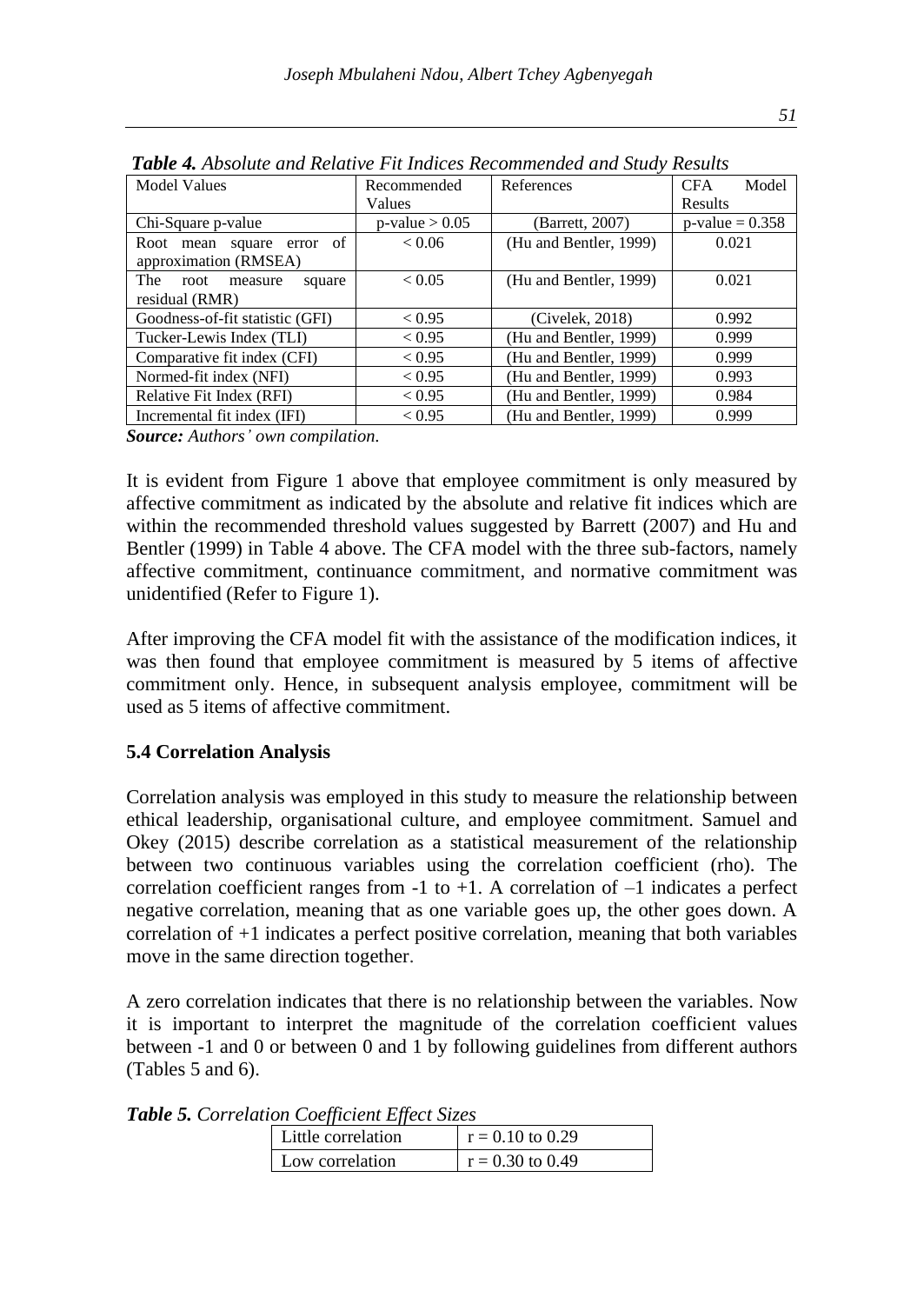| Moderate correlation  | $r = 0.50$ to 0.69 |
|-----------------------|--------------------|
| High correlation      | $r = 0.70$ to 0.89 |
| Very high correlation | $r = 0.90$ to 1.0  |

*Source: Authors' own compilation.*

*Table 6. Correlation Analysis and Discriminant Validity Results* **Correlations**

| Correlations       |                                                               |            |            |            |
|--------------------|---------------------------------------------------------------|------------|------------|------------|
|                    |                                                               | Ethical    | Organisati | Employee   |
|                    |                                                               | Leadership | onal       | Commitment |
|                    |                                                               |            | Culture    |            |
| Ethical Leadership | <b>Pearson Correlation</b>                                    | 0.864      |            |            |
|                    | $Sig. (2-tailed)$                                             |            |            |            |
|                    | N                                                             | 220        |            |            |
| Organisational     | <b>Pearson Correlation</b>                                    | $.600**$   | 0.762      |            |
| Culture            | $Sig. (2-tailed)$                                             | .000       |            |            |
|                    | N                                                             | 220        | 220        |            |
| Employee           | <b>Pearson Correlation</b>                                    | $.501**$   | $.564**$   | 0.837      |
| Commitment         | $Sig. (2-tailed)$                                             | .000       | .000       |            |
|                    | N                                                             | 220        | 220        | 220        |
|                    | ** Correlation is significant at the 0.01 level $(2$ -tailed) |            |            |            |

 $\sigma$ . Significant at the 0.01 level (2-tailed). *Source: Authors' own compilation*

Tables 7 and 8 below below illustrate a statistically significant (p-value  $< 0.05$ ) moderate positive correlation ( $r = 0.60$ ) between Organisational Culture and Ethical Leadership. The relationship between ethical leadership and employee commitment was also found to be statistically significant (p-value  $\lt$  0.05), with a moderate positive correlation coefficient (t of 0.501).

Finally, there was a statistically significant (p-value  $\langle 0.05 \rangle$ ) moderate positive correlation  $(r = 0.564)$  between Organisational Culture and Ethical Commitment. The implications are that the variables relate to each other; meaning a positive increase in one variable results in a similar increase in the other variable.

| <b>Hypothesis</b> | Relationship                                                                               | $\bf R$ | p-value | <b>Decision</b> |
|-------------------|--------------------------------------------------------------------------------------------|---------|---------|-----------------|
| $H_{1a}$          | There is a relationship between<br>leadership<br>ethical<br>and<br>employee commitment.    | 0.501   | 0.000   | Supported       |
| $H_{1b}$          | There is a relationship between<br>organisational culture<br>and<br>employee commitment.   | 0.564   | 0.000   | Supported       |
| $H_{1c}$          | There is a relationship between<br>ethical<br>leadership<br>and<br>organisational culture. | 0.600   | 0.000   | Supported       |

*Table 7. Correlation Analysis Hypothesis Testing*

*Source: Authors' own compilation.*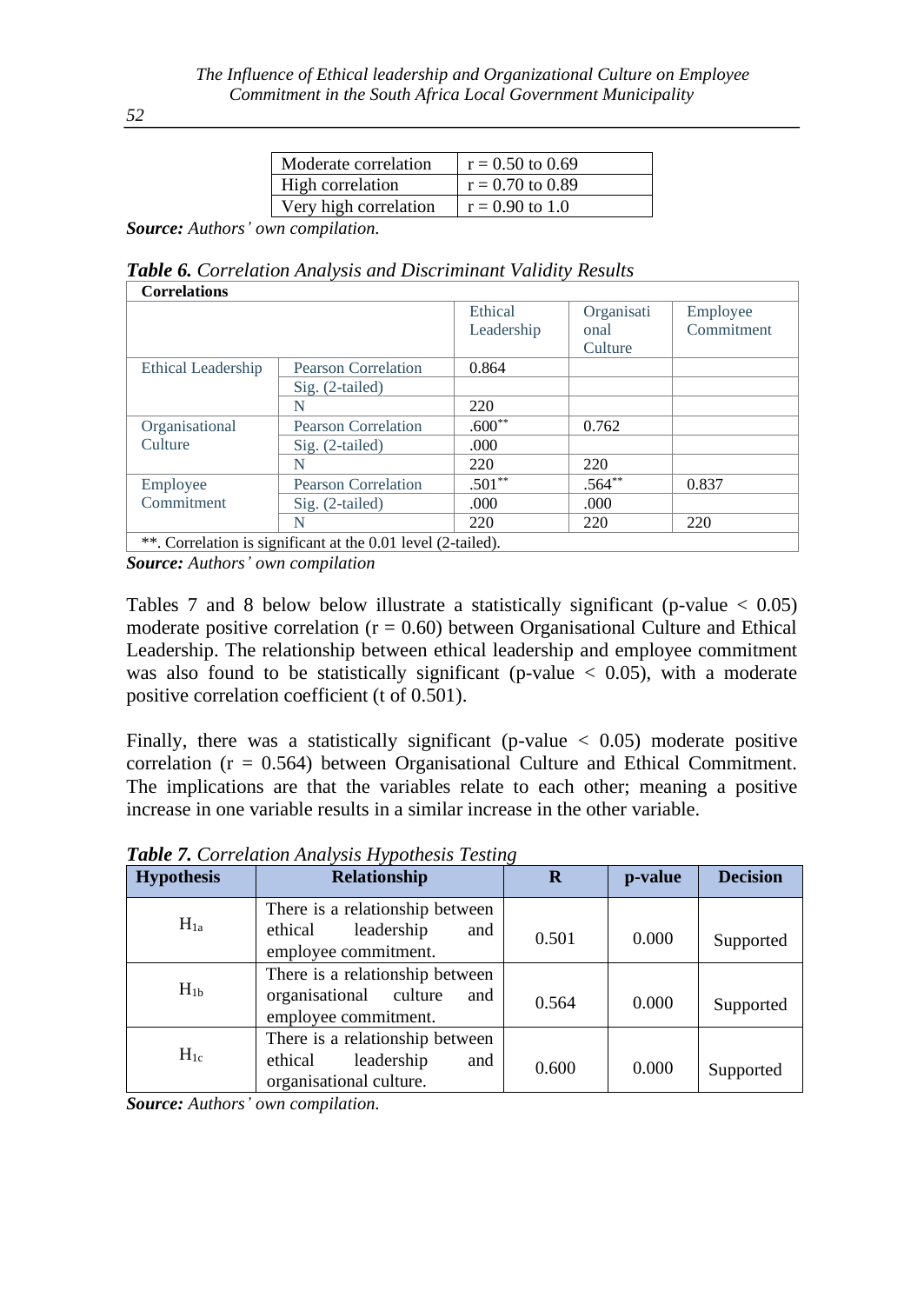| <b>Hypoth</b><br>esis | <b>Relationship</b>                                       | Path-<br><b>Coefficient</b> | t-value | p-value | <b>Decision</b> |
|-----------------------|-----------------------------------------------------------|-----------------------------|---------|---------|-----------------|
| $H_{2a}$              | Ethical<br>Leadership<br>-><br><b>Employee Commitment</b> | 0.257                       | 3.410   | 0,001   | Supported       |
| $H_{2h}$              | Organisational Culture -><br><b>Employee Commitment</b>   | 0.423                       | 6.023   | 0,000   | Supported       |

*Table 8. Structural Equation Model Results*

*Source: Authors' own compilation.*

#### **5.5 Structural Equation Model**

To measure the impact of organisational culture and ethical leadership on employee commitment a structural equation model was constructed. Based on the Partial Least Squares-Structural Equation Model (PLS-SEM) methodology, the measurement model was assessed first followed by the structural model.

#### *5.5.1 Assessment of the Measurement Model*

The measurement model was assessed by evaluating the reliability, convergent validity and discriminant validity of the items and constructs. The measurement model seeks to describe how well the observed indicators serve as a measurement instrument for the latent variables (Amin *et al.,* 2013). To assess the reliability, Cronbach`s alpha coefficient and the Composite Reliability were evaluated. For a construct to be considered reliable, the composite reliability value must be at least 0.6 (Hair *et al.,* 2014). Cronbach's Alpha values above 0.6 are considered highly reliable and acceptable (Duad *et al.,* 2018).

As shown in Table 3 above the Cronbach's Alpha values were greater than 0.6. The composite reliability values were 0.961 for organisational culture, 0.963 for ethical leadership, and 0.921 for employee commitment. The Cronbach's Alpha values and composite reliability values were all greater than 0.6 showing high reliability among indicators and constructs. Furthermore, table 2 shows that the factor loadings were all greater than 0.5 (Hair *et al.,* 2014), and the average variance extracted values (AVEs) were 0.581 for organisational culture, 0.746 for ethical leadership, and 0.701 for employee commitment above the recommended threshold value of 0.5 (Hair *et al.,* 2014).

These results suggest good convergent validity of the study items and scales. Discriminant validity was evaluated by comparing the correlation between the constructs and the square root of the AVEs as shown in Table 2 above depicts the the diagonal shows that the square root of the AVEs between each pair of factors was higher than the correlation estimated between factors, thus ratifying its discriminant validity (Hair *et al.,* 2006).

#### *5.5.2 Assessment of the Structural Equation Model (SEM)*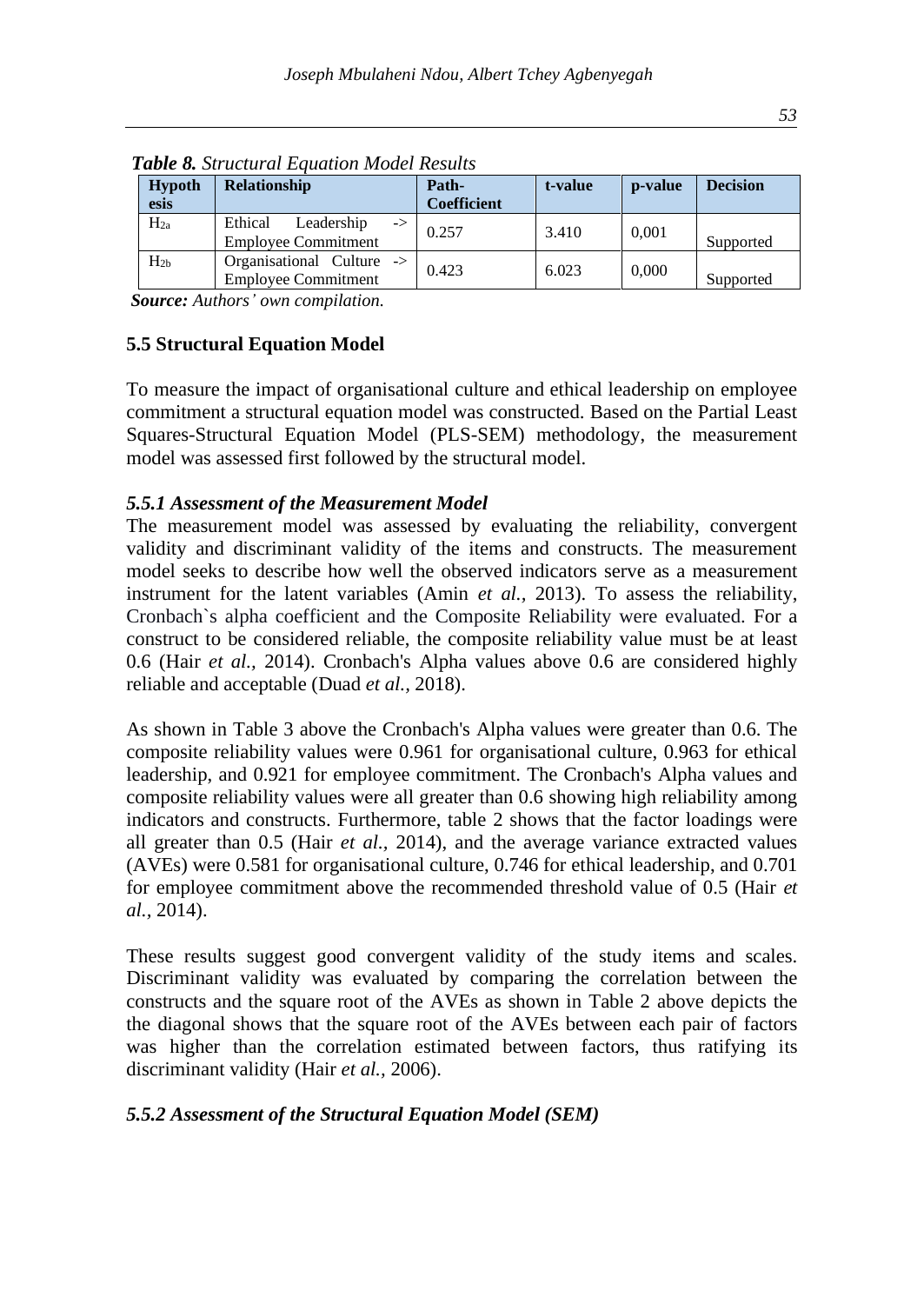The structural model was assessed using SMART-PLS 3.0. The structural model was assessed using the t-values, path coefficients, and coefficient of determination  $(R<sup>2</sup>)$ as presented in Figure 3 and Table 9 on the following page.

It is evident from Table 9 that ethical leadership had a significant impact on employee commitment ( $\beta$ = 0.257, t-value = 3.410, p-value = 0.001) and organisational culture ( $\beta = 0.423$ , t-value = 6.023, p-value = 0.000). The R<sup>2</sup> value on employee commitment was 0.373, suggesting that 37.3% of the variance in employee commitment is explained by both ethical leadership and organisational culture. Given the statistical results, organisational culture and ethical leadership positively influenced employee commitment. However, organisational culture influences employee commitment more in contrast to ethical leadership.

*Figure 3. Assessment of the Structural Equation Model (SEM)*



*Source: Authors' own compilation.*

|  | Table 9. Structural Equation Model Results |  |  |  |
|--|--------------------------------------------|--|--|--|
|--|--------------------------------------------|--|--|--|

| <b>Hypothesis</b> | Relationship                                           | Path-<br><b>Coefficient</b> | t-<br>value | p-value | <b>Decision</b> |
|-------------------|--------------------------------------------------------|-----------------------------|-------------|---------|-----------------|
| $H_{2a}$          | Ethical Leadership -><br><b>Employee Commitment</b>    | 0.257                       | 3.410       | 0,001   | Supported       |
| $H_{2h}$          | Organisational Culture -<br>$>$ Employee<br>Commitment | 0.423                       | 6.023       | 0,000   | Supported       |

*Source: Authors' own compilation.*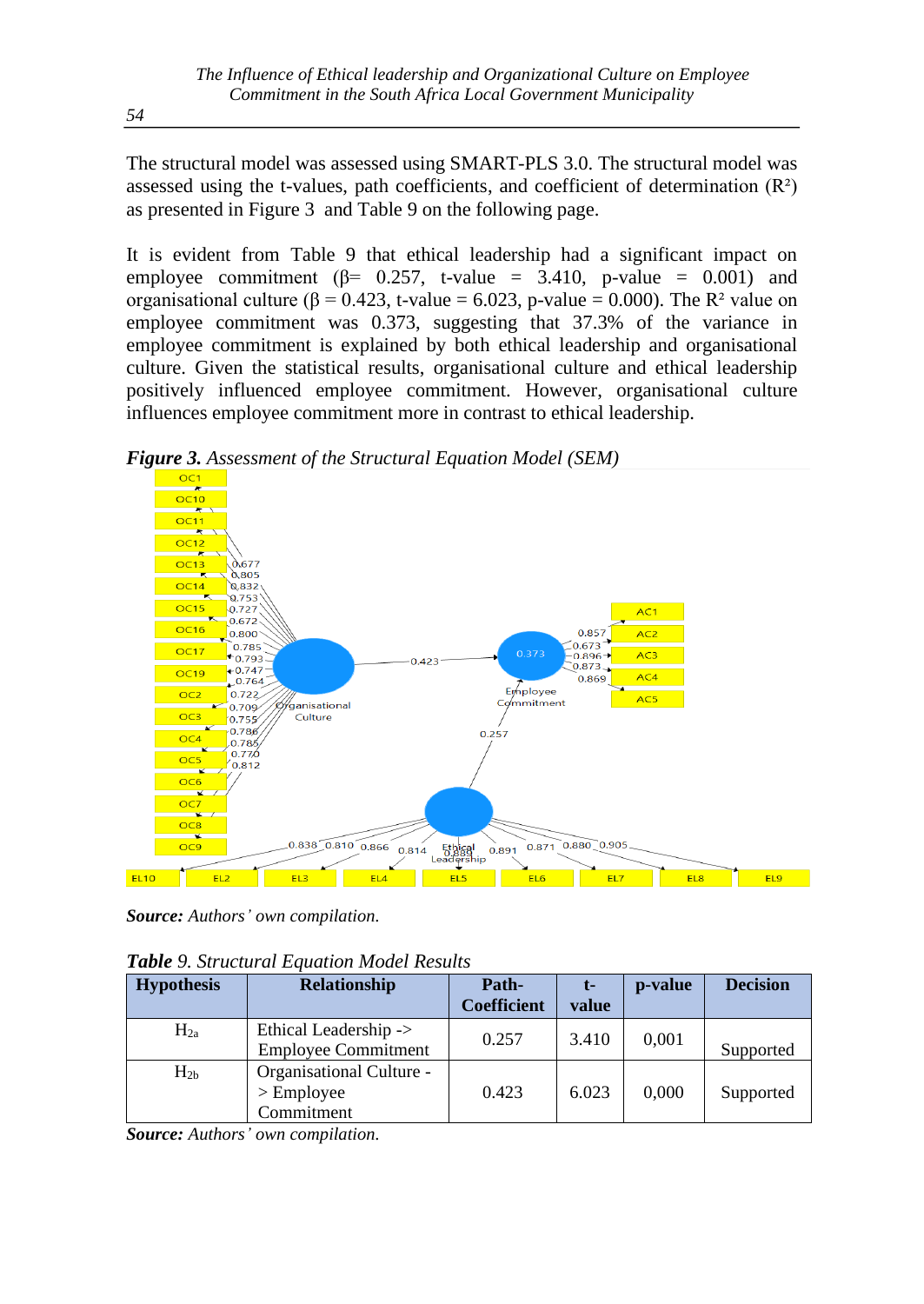The study aims to determine the influence of ethical leadership and organisational culture on employee commitment in the South African local government municipality in Gauteng Province. The first hypothesis indicated that there is a relationship between ethical leadership and employee commitment. It can be seen from Table 7 and Table 8 that there was a statistically significant (p-value  $< 0.05$ ) moderate positive correlation ( $r = 0.60$ ) between Organisational Culture and Ethical Leadership.

The relationship between ethical leadership and employee commitment was also found to be statistically significant (p-value  $\lt$  0.05), with a moderate positive correlation coefficient  $(r= 0.501$ . Finally, there was a statistically significant (p-value  $< 0.05$ ) moderate positive correlation ( $r = 0.564$ ) between Organisational Culture and Ethical Commitment.

The study findings support previous research conducted by Siegel (2013) and Ismail and Daud (2014). The Second hypotheses mention that there is a relationship between organisational culture and employee commitment. Findings from the study support these hypotheses. It can be seen from Table 7 and Table 8 that there was a statistically significant (p-value  $< 0.05$ ) moderate positive correlation ( $r = 0.564$ ) between organisational culture and ethical commitment and was statistically significant ( $t = (t = 6.023)$ . This study finding agrees with previous results findings for research carried out by (Jo and Hoove, 2015; Nongo and Ikanyon, 2012; Desselle, Raja, Andrews, and Lui, 2018). The third hypotheses mention that there is a relationship between ethical leadership and organisational culture. It can be seen from Table 7 and Table 8 that there was a statistically significant (p-value  $< 0.05$ ) moderate positive correlation ( $r = 0.60$ ) between Organisational Culture and Ethical Leadership.

#### **7. Conclusion**

The growing challenges of skills deficiencies, lack of ethical leadership and inability of employees to commit to tasks continue to be a major concern to the South African government and other authorities in developing countries. This implies that government need to search for alternatives to mitigate and curtail the harmful effects on communities. This study was geared toward finding lasting solutions to these challenges.

This empirical study aims to determine the influence of ethical leadership and organisational culture on employee commitment at a South African local municipality in Gauteng Province. This aim was realized through different credible statistical tools. The findings confirmed that ethical leadership and organisational culture largely influenced employee commitment in the local municipality in the research settings.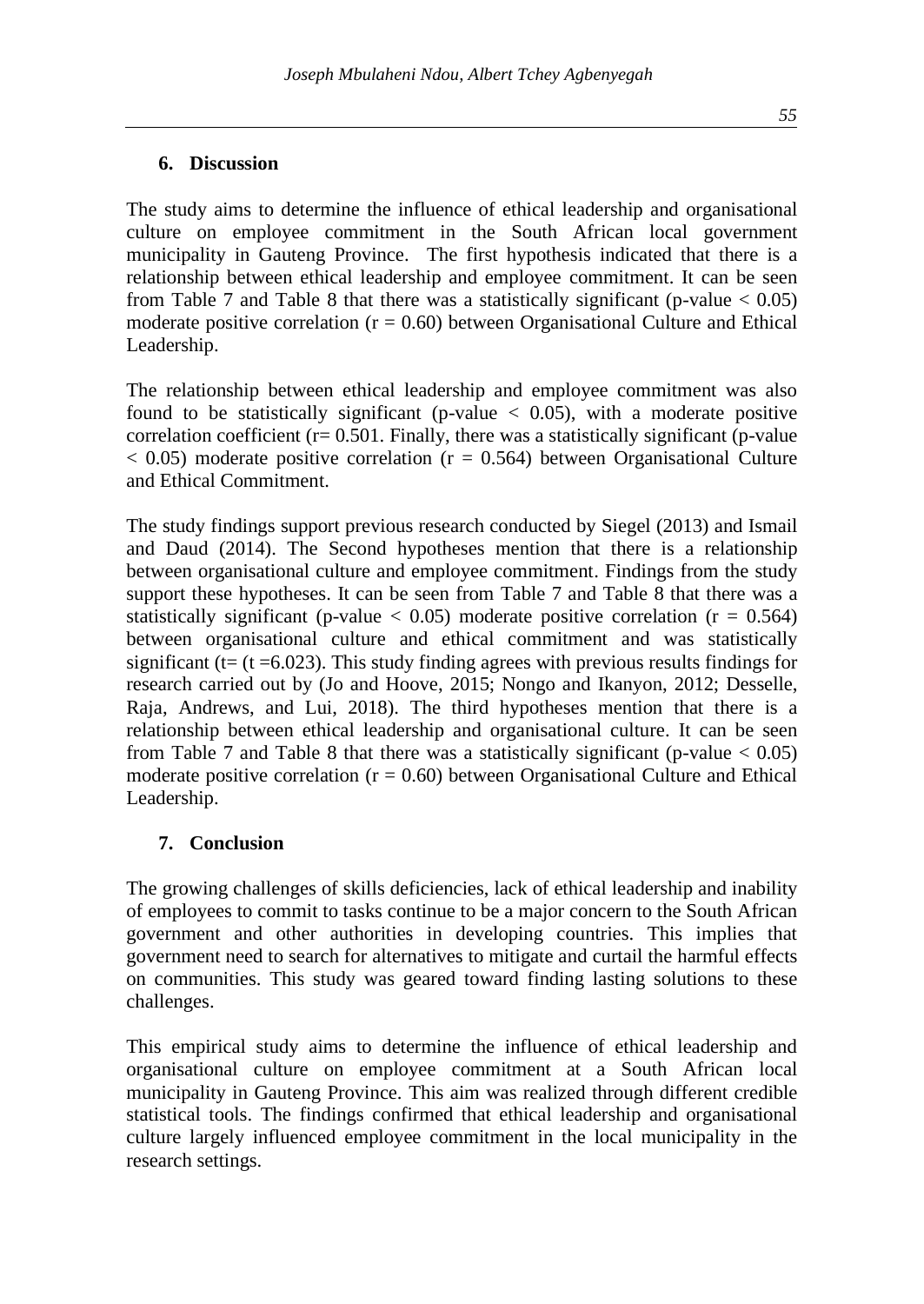Statistical techniques such as the exploratory factor analysis (EFA), correlation and Cronbach alpha were applied to measure the research constructs and to determine how ethical leadership and organisational culture influence employee commitment in the local municipality. The authors explained and later provided recommendations based on the empirical outcomes. The measurement of the relationship between dependent and independent variables was ascertained by conducting a correlation study supported by the null and alternative hypotheses.

Through statistical tools, the influence of ethical leadership and organisational culture on employee commitment was explained and discussed at length. Future academics and researchers with vested interests in employee commitment to municipalities' sustainability in South Africa should design an inclusive research model to assist employers to gain better insights and broader views regarding the concept of employee commitment to the organization. Besides, a wider study should be conducted to gather qualitative and quantitative data country-wide in all the municipalities for the generalisation of the final research outcomes.

The present study explained the influence of three variables by collecting from a sample size of 400. As a result, future studies should employ a larger sample size for deeper exploration of the variables.

#### **References**

- Adanse, J., Yamga, L.T., Atinga, C.A. 2017. Assessing the factors affecting workers' commitment in hotel industry in the Boltaga municipality of Ghana. International journal of research in tourism and hospitality, 3(3), 7-15.
- Agwu, M.O. 2013. Organisational culture and employee commitment in Bayelsa state civil service. Journal of management policies and practice,  $1(1)$ , 35-45.
- Anilla, E. 2014. Components of organization commitment A case study consisting managers from finish industrial company. Master's thesis, 82. University of Tampere, school of education (Adult education).
- Awang, Z. 2010. Research Methodology for Business and Social Sciences. Kelantan: Universiti Teknologi MARA.
- Awang, Z. 2012. Structural equation modeling using AMOS graphic. Penerbit Universiti Teknologi MARA.
- Bachir, A. 2017. What is the acceptable range for Cronbach alpha test of reliability? Retrieved from: [https://www.researchgate.net/post/What-is-the-acceptable-range-for-](https://www.researchgate.net/post/What-is-the-acceptable-range-for-Cronbach-alpha-test-of-reliability/59f0e6914048543cdb03a62e/citation/download)[Cronbach-alpha-test-of-reliability/59f0e6914048543cdb03a62e/citation/download.](https://www.researchgate.net/post/What-is-the-acceptable-range-for-Cronbach-alpha-test-of-reliability/59f0e6914048543cdb03a62e/citation/download)
- Barret, P. 2007. Structural equation modelling: Adjudging model fit. Personality & individual differences, 42(5), 815-24.
- Berg, B.L., Lune, H. 2014. Qualitative Research Methods for the Social Sciences. London: Pearson.
- Business tech. 2017. Shocking levels of corruption uncovered at City Power amid allegations involving the chairman's wife. Available at: [https://businesstech.co.za.](https://businesstech.co.za/)
- Brenyah, R.S., Obuobisa-Darko, T. 2017. Organisational culture and employee engagement within the Ghanaian public sector. Review of public administration and management, 5(3), 1-7.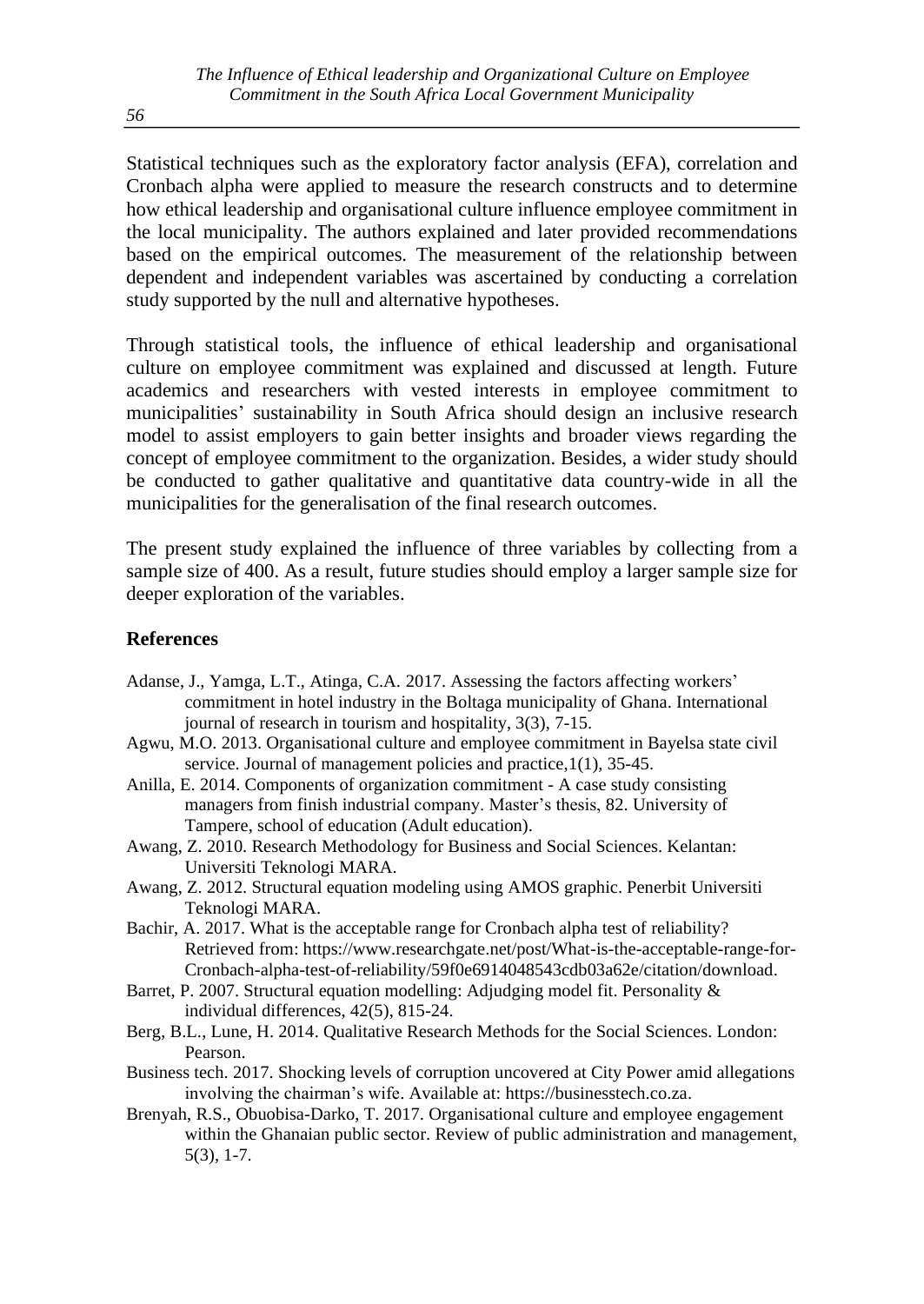- Brown, T.A. 2015. Confirmatory Factor Analysis for Applied Research, Second Edition. New York: The Guilford Press.
- Civelek, M.E. 2018. Essentials of structural equation modelling. Zea E-books, 64. https.//digital commons.unl.edu/zeabook/64.
- Creswell, J.W. 2010. Educational research planning, conducting, and evaluating quantitative and qualitative research, (4th Ed.). Pearson Merril Prentice Hall, New Jersey.
- Daud, K.A.M., Khidzir, N.Z., Ismail, A.R., Abdullah, F.A. 2018. Validity and reliability of instrument to measure social media skills among small and medium entrepreneurs at Pengkalan Datu River. International Journal of Development and Sustainability, 7(3), 1026-1037.
- Esquivel, E.L. 2011. The Factorial Validity of the National Survey of Student Engagement. PhD diss., University of Tennessee. Available at: https://trace.tennessee.edu/utk\_graddiss/965.
- Hair, J.F., Black, W.C., Babin, J.B., Anderson, R.E., Tatham, R.L. 2006. Multivariate data analysis (6th ed.). Upper Saddle River, N.J., Pearson Education Inc.
- Hair, J.F, Black, W.C., Babin, J.B., Anderson, R.E., Tatham, R.L. 2010. Multivariate data analysis (7th ed.). Upper Saddle River, N.J., Pearson Education Inc.
- Hair, J.F., Sarstedt, M., Ringle, C.M., Mena, J.A. 2012b. An assessment of the use of partial least squares structural equation modeling in marketing research. Journal of the Academy of Marketing Science, 40, 3, 414-433.
- Hakim, A., Msi, S.E. 2015. Effects of organisational culture, organisational commitment to performance: Study hospital of district South Konawe of Southeast Sulawesi. The international journal of engineering and science (IJES), 4(5), 33-41.
- Harry, S., Nugroho, J.S. 2021. Organisational culture and employee loyalty: mediation impact of organizational commitment. Palarch's journal of archaeology of Egypt /Egyptology, 18(1), 704-717.
- Hinkle, D.E., Wiersma, W., Jurs, S.G. 1979. Applied statistics for the behavioral sciences. Chicago: Rand McNally College Publishing.
- Hoque, A.S.M.M., Awang, Z. 2016. The Exploratory Factor Analysis (EFA) of Entrepreneurial Marketing Scale - Development and Validation. Tourism Conference 20-22 April, p. 22.
- Hu, L.T., Bentler, P.M. 1999. Cutoff criteria for fit indexes in covariance structure analysis: Conventional criteria versus new alternatives, structural equation modeling Multidisciplinary Journal, 6(1), 1-55. DOI:10.1080/10705519909540118.
- Jack, F. 2008. Response Rates and Responsiveness for Surveys, Standards, and the Journal. American journal of pharmaceutical education. 72, 43. 10.5688/aj720243.
- Jaoudi, W., Lakhal, L. 2021. Ethical leadership and attitudinal outcomes with reference to Tunisian Companies. International journal of economics business and human behavior, 1(3), 62-74.
- Khuong, M.N., Dung, D.T.T. 2015. The effect of ethical leadership and organisational justice on employee engagement - The mediating role of employee trust. International journal of trade, economics, and finance, 6(4), 235-240.
- Lee, W. 2010. The Relationship between Job Characteristics and Job Satisfaction Toward Affective Commitment: The Case of Engineers in Sepakat Setia Perunding SDN BHD. Unpublished MBA Project, University Sains Malaysia.
- Mitonga-Monga, J., Flotman, A.P., Moerane, E.M. 2019. Influencing ethical leadership and job satisfaction through work ethics culture. Journal of Contemporary Management, 16(2), 673-694.